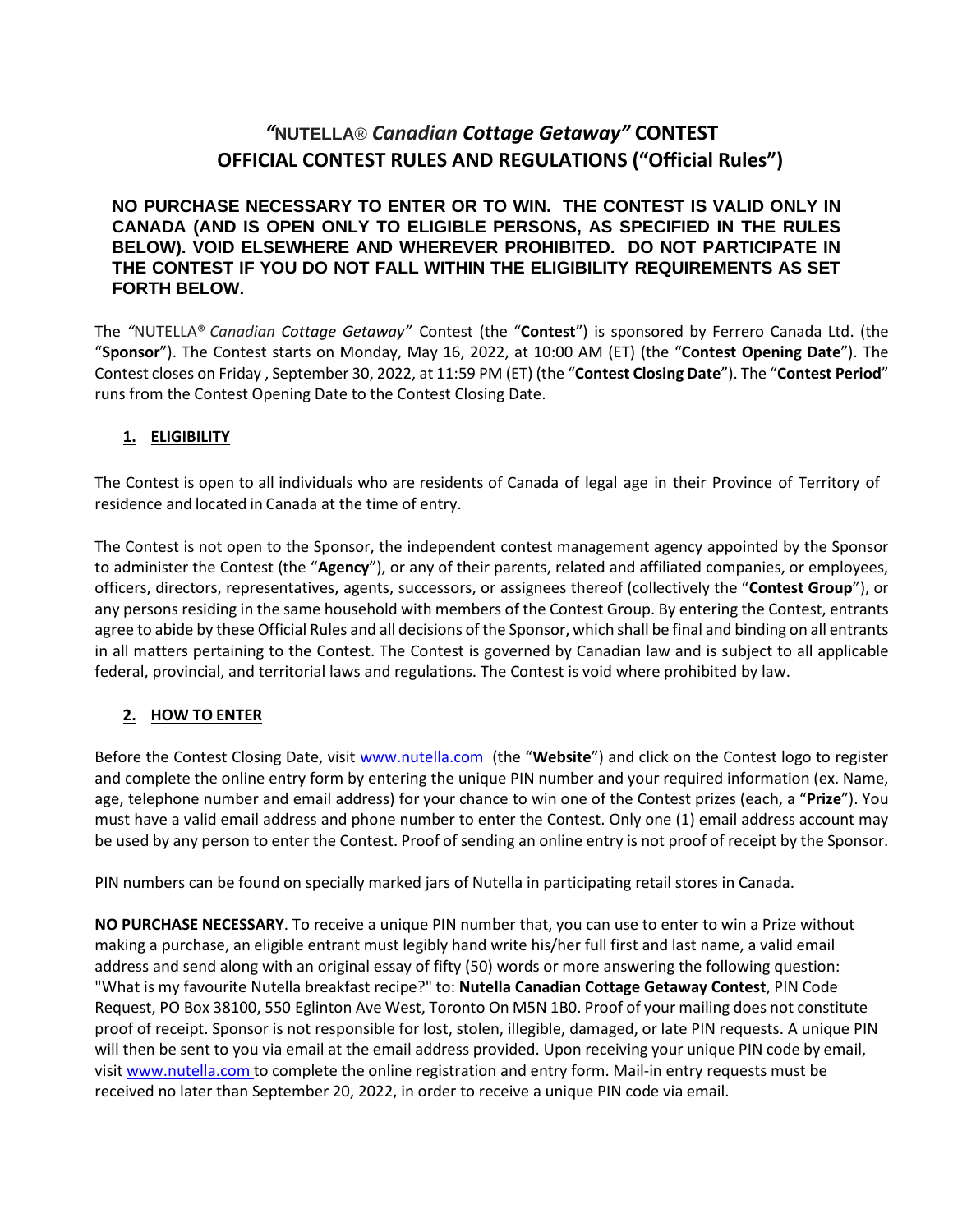Limit of one (1) entry request per Mail-in request, while supplies last. For further avoidance of doubt, upon receiving a Mail-in request in accordance with the Official Rules, you will receive one (1) PIN.

Contest entries for the Prizes will be declared invalid if they are late, illegible, incomplete, damaged, irregular, mutilated, forged, garbled, or mechanically or electronically reproduced. No communication or correspondence will be exchanged with entrants except with those selected for a Prize. Should it be discovered that an entrant is using the aid of computer software programs to auto-fill entries in an unauthorized manner, that entrant will be immediately disqualified from the Contest. The Sponsor reserves the right to disqualify all such entrants from future contests conducted by the Sponsor without further notice.

### **3. PRIZES.**

Prizes may sometimes be referred to herein as the "Prize" or collectively the "Prizes".

### A. **Grand Prizes**

There are ten (10) **Grand Prizes** (each, a "**Grand Prize**") available to be won during the Contest, each consisting of a Canadian Cottage Getaway for 7 days. The approximate retail value of each of the Grand Prizes is \$25,000 Canadian dollars (CAD). The Agency will contact the Prize winner(s) directly and co-ordinate the awarding of the Prize.

Each Prize will be comprised of the following:

- \$20,000 towards a cottage rental in Canada to be booked through an accredited cottage rental service.
- \$2,500 spending money (i.e., transportation to and from the cottage, groceries, gas at winner's discretion)
- \$2,500 in Nutella® cottage swag and product

The following conditions apply to the Prize:

- Sponsor's agency will assist winner(s) with finding an appropriate cottage through accredited cottage rental directories. The cottage must be located in Canada. Any costs of the rental over and above the \$20,000 must be paid for by the winner(s). If the cottage rental is less than \$20,000, the difference between the actual cottage rental price and the \$20,000 credit will be added to the spending money;
- The Prize must be taken within a year from October 15, 2022, for greater certainty, prior to October 15, 2023;
- For greater certainty, in no event shall the Sponsor be required to pay more than \$25,000 (CAD) in relation to the Prize;
- The Prize winner must sign the Sponsor's Release (defined below) in order to receive and participate in the Prize.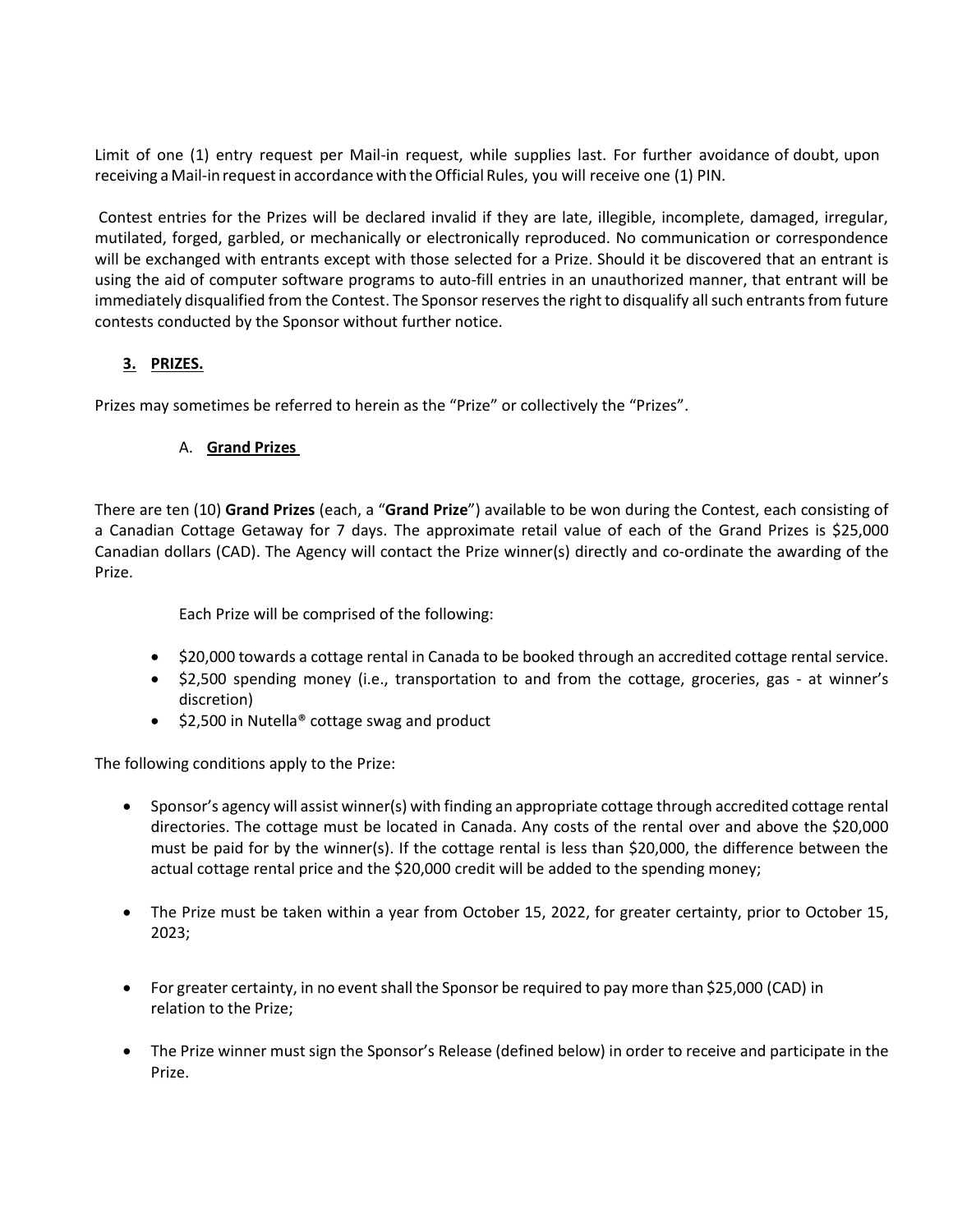Any other costs or expenses associated with the Grand Prize not specified identified herein will be the responsibility of the winner and guests (as applicable), including ground transportation, meals, communication charges, WIFI, optional tours, insurance, medical and travel documents. Sponsor will not be responsible if weather conditions, event cancellations, or other factors beyond Sponsor's reasonable control prevent the prize or part of the Prize from being fulfilled, and winner will not be entitled to compensation in lieu thereof. Winner and guests must have no restrictions on their ability to travel or to fully participate in the Prize or it may be forfeited, in whole or in part and may, at the Sponsor's discretion, be awarded to an alternate entrant. Winner and guests are responsible for obtaining all necessary documentation and permissions. Sponsor will not be responsible if winner/guests are denied entry into the cottage. In such a situation, the winner/guests will be responsible for any and all additional costs incurred. Winner/guests must obey all rules and requirements at the applicable cottages, including the booking site requirement to present a major credit card and fines for cleaning or repairs. Failure to follow such rules and requirements may result in, without limitation, ejection from the Contest Prize, non-admission to the cottage and forfeiture of all or part of the Prize. If the selected cottage property becomes unavailable for any reason prior to usage, then Sponsor will work with the winner to find an alternative option; but cannot guarantee similar accommodations.

The potential winner will be responsible for obtaining all the necessary medical approvals (including, without limitation, inoculations), administrative documents (and any permits/authorizations required for, and for complying with all laws and regulations relating to, the Prize. The Sponsor shall not be held liable in the event that any potential winners are unable to benefit from the Prize, or any part thereof, because of having failed to complete or comply with such requirements.

#### **Odds of Winning:**

At the start of the contest there will a total of 2.25 million unique PINs available for distribution, while supplies last. Prior to the Contest Opening Day, Sponsor will randomly select ten (10) PINs to be eligible winning PINs from among all available. Once you have entered a unique and valid PIN legitimately obtained in accordance with these Official Rules, you will automatically be notified on screen as to whether or not your PIN is a winning PIN. **The odds of winning** a Grand Prize are 1 in 225,000.

If, at the end of the Contest Period, if none of the ten (10) pre-selected winning PINs have been redeemed, a random draw will take place in accordance with section 4 below. Only one (1) Prize will be given away in this random draw. Odds of winning a Prize via random draw in accordance with section 4 below will depend on the number of eligible entries received during the Contest Period.

**Limit**: No limit on the number of Grand Prizes that an individual can win.

### **B. Daily Prizes**

There are one hundred thirty-seven (**137) Daily Prizes**(each, a "**Daily Prize**") available to be won during the Contest, each consisting of a \$50 Gift card. The Agency will contact the Prize winner(s) directly and co-ordinate the awarding of the Prize.

**Odds of Winning** a Daily Prize depend on the number of eligible entries received during the contest period.

**Limit**: No limit on the number of Daily Prizes that an individual can win.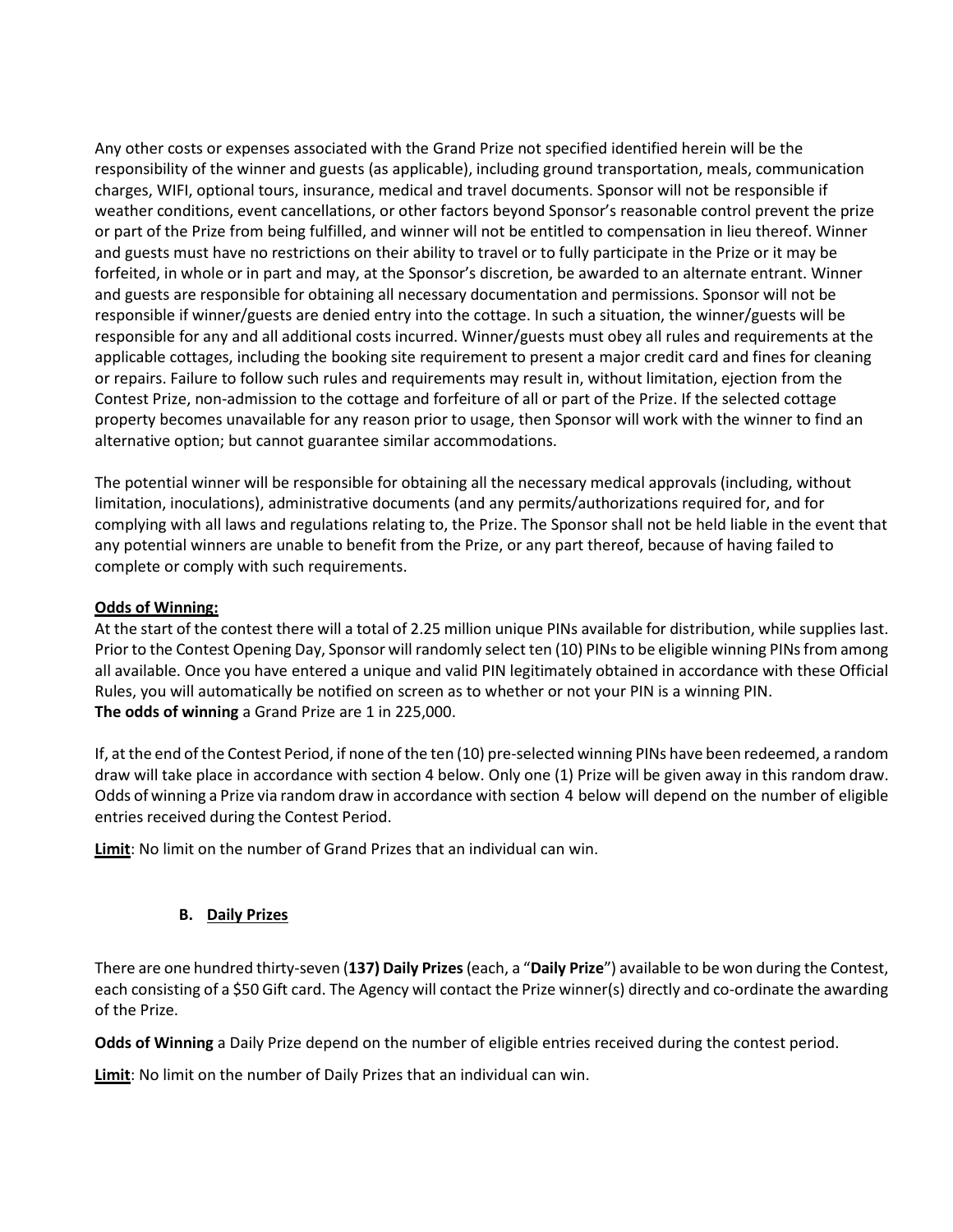# **4. PRIZE DRAWS A. Grand Prizes Draws**

A random draw for one (1)**Grand Prize** will be held, if necessary (See Section 3 above), on October 17, 2022, at 10:00 a.m. (ET) in Toronto, ON by an independent contest organization from among all eligible entries received by the Contest Closing Date. Three (3) attempts will be made to contact the selected entrant at the email address and two (2) attempts at the phone number provided on their entry form between 9:00 AM and 5:00 PM (ET) during a period of seven (7) days following the draw. If the selected entrant cannot be contacted within seven (7) days, by either email or phone, he/she will be considered to have forfeited the Prize and will be disqualified and another entrant may be drawn from the remaining eligible entries until such time as contact is made with a selected entrant or there are no more eligible entries, whichever comes first. The Sponsor will not be responsible for failed attempts to contact a selected entrant.

### B. **Daily Prize Draws**

A random draw for one (1) **Daily Prize** will take place each day for one hundred thirty-seven days in a row, following the Contest Period at 10:00 AM (ET) in Toronto, ON by an independent contest organization from among all eligible entries received until the Contest Closing Date. A random draw for each Daily Prize will be held once per day beginning on May 17, 2022, at 10:00 AM (ET) in Toronto, ON by an independent contest organization from among all eligible entries received during the preceding Daily Draw Period. Subsequent daily random draws will take place every day for one hundred thirty-seven days at 10:00 AM (ET) until September 30, 2022, from among all eligible entries received during the preceding Daily Draw Period. For the purpose of this Contest, a "Daily Draw Period" is defined from 10:00 AM (ET) through to the following day 9:59 AM (ET) except for the last Daily Draw Period, which is defined as Thursday September 29, 10:00 AM (ET) to Friday September 30 11:59PM (ET). An entry into one Daily Draw Period will NOT carry over into subsequent Daily Draw Periods (i.e., entrants must enter every day if they wish to remain eligible for Daily Prizes).

In the event that no eligible entries are received for a Daily Prize during a Daily Draw Period ("No Entry Day"), then on the next Daily Draw Period following the No Entry Day, two (2) random draws will take place, provided that on the said following Daily Draw Period has at least two (2) eligible entries. Three (3) attempts will be made to contact each selected entrant email address and two (2) attempts at the phone number provided on their entry form between 9:00 AM and 5:00 PM ET during a period of seven (7) days following the random draw. If the selected entrant cannot be contacted within seven (7) days, he/she will be considered to have forfeited the prize and will be disqualified. In the case of another draw, another entrant may be drawn from the remaining eligible entries until such time as contact is made with a selected entrant. The Sponsor will not be responsible for failed attempts to contact a selected entrant.

All Prizes must be accepted as awarded without substitution and are not transferable, refundable, for resale or convertible to cash.

All amounts and costs related to any Prizes, including but not limited to all income, sales, use and other taxes (and the reporting thereof) imposed as a result of the award of a Prize, which are not expressly covered by the Sponsor are the responsibility of the individual winner. It is the individual winner's responsibility to understand and abide by any federal, provincial, territorial, local, or foreign tax laws that may apply to receipt of a Prize.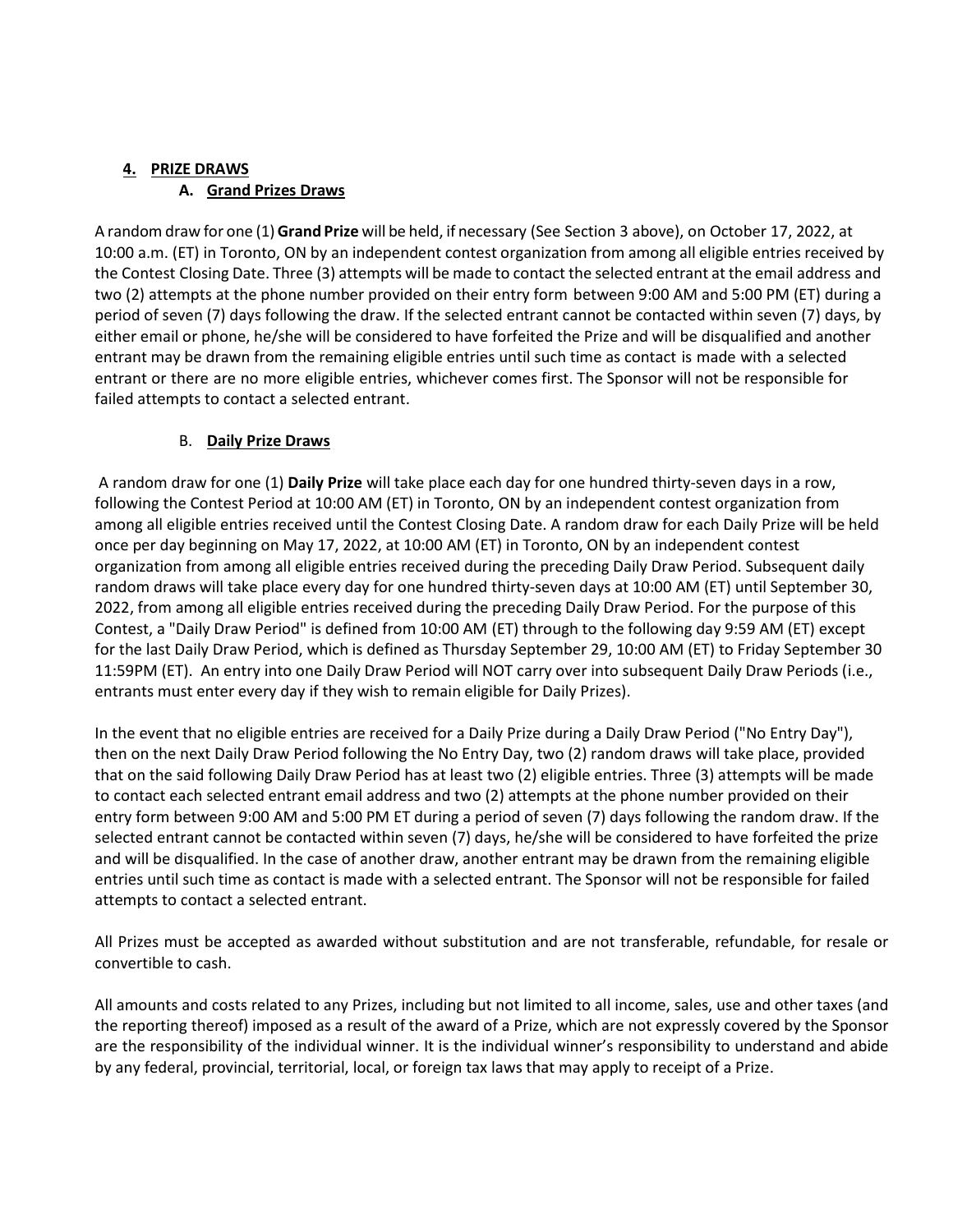The Sponsor reserves the right, in the event that a Prize, or any component of a Prize, cannot be awarded as described for any reason, to substitute the same for another prize or component of equal or greater value, without liability.

### **5. CLAIMING YOUR PRIZE**

Prize claims are subject to verification. To be declared the winner of any of the Prizes, the selected entrant must answer correctly, without assistance of any kind, whether mechanical, electronic, or otherwise, a mathematical skill-testing question posed by telephone at the number provided during registration for the Contest or email at the email address provided during registration for the Contest.

The selected entrant will also be required to sign a Declaration and Release Form (the "**Release Form**") confirming compliance with the Official Rules, acceptance of the Prize, as awarded, without substitution, and releasing the Sponsor, the Contest Group, the independent contest organization and each of their respective shareholders, directors, officers, employees, agents, representatives, parents, subsidiaries, affiliated and related companies, successors and assigns (collectively, the "**Released Parties**") from any liability in connection with any Prize or the Contest.

The selected entrant must return a signed Release Form within seven (7) days of receipt, or he/she will be disqualified from receiving the Prize. The Sponsor will contact the Prize winner within thirty (30) days of receiving his/her signed Release Form to arrange delivery of the Prize.

The selected entrant must agree to post a message or messages to be provided by Sponsor on each of his/her social media platforms, if requested by Sponsor.

The refusal by any potential winner to accept a Prize (or any portion thereof) releases and forever discharges the Released Parties of all obligations related to the Prize, including delivery. If a selected potential winner does not meet the eligibility requirements, does not correctly answer the mathematical skill-testing question, does not complete and return the Release Form, is unable or unwilling to accept the Prize as offered or elects to decline the Prize, or in the event that the Prize confirmation or Prize itself is returned undeliverable, the Prize will be forfeited and an alternative eligible entrant may be randomly selected from the remaining eligible entries at Sponsor's sole discretion. Any disqualified winner will not receive any alternate prize, substitution, or compensation.

### **6. GENERAL**

#### **Official Rules Govern**

In the event of a conflict between the Official Rules and any instructions or interpretations of these Official Rules given by an employee of the Sponsor regarding the Contest, these rules shall prevail. In the event of any discrepancy or inconsistency between the terms and conditions of these Official Rules and disclosures or other statements contained in any Contest-related materials including, but not limited to, the registration form, packaging, point of sale, print or online advertising, the terms and conditions of these Official Rules shall prevail, govern and control.

#### **Indemnification**

By submitting an entry into this Contest, each entrant confirms his or her understanding of and compliance with these Official Rules. Each entrant hereby releases and holds the Released Parties harmless from any and all liability for any injuries, loss, or damage of any kind to the entrant or any other person, including personal injury, death or property damage, resulting in whole or in part, directly or indirectly, from acceptance, possession, use or misuse of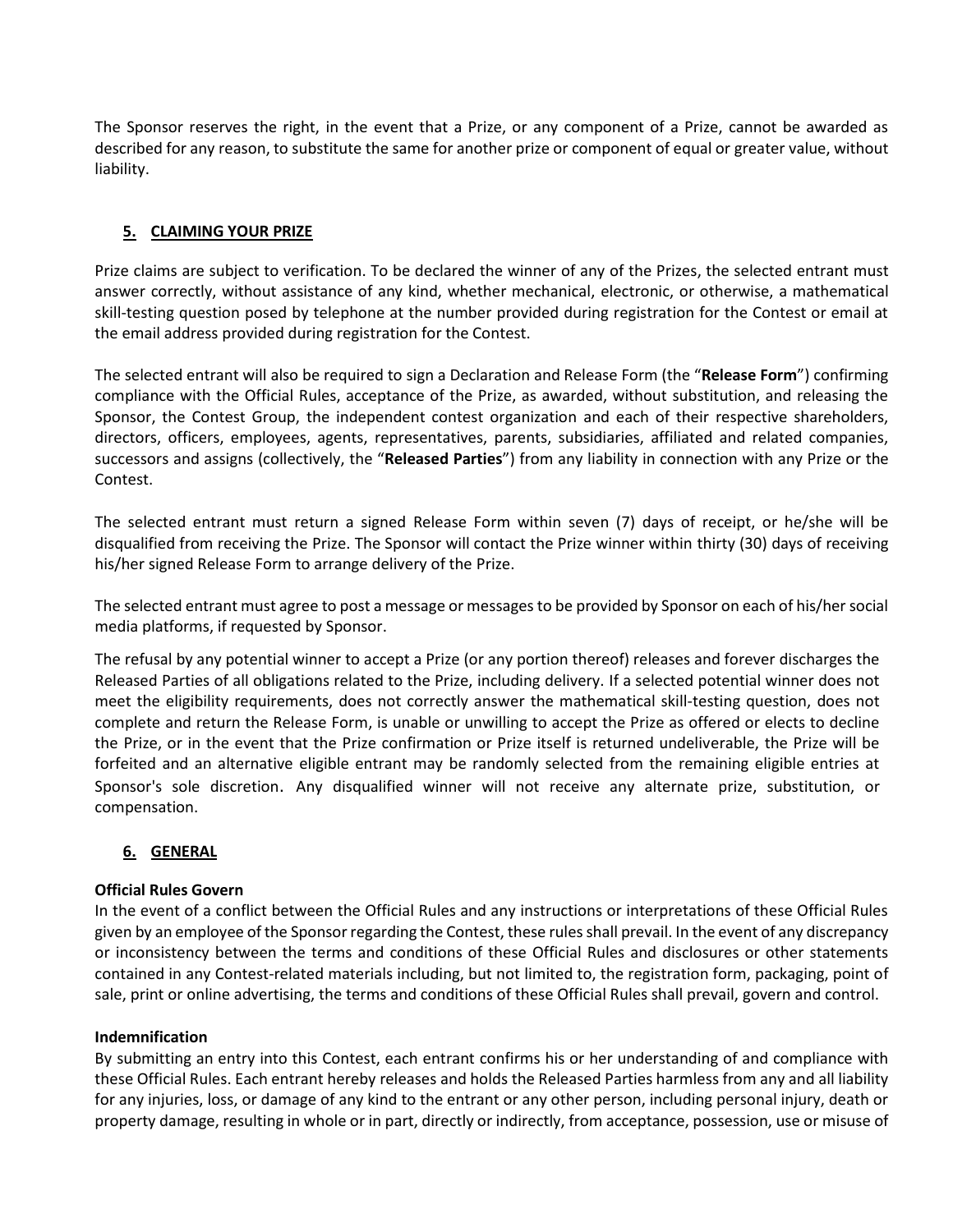any Prize, participation in the Contest, any breach of the Official Rules, or in any Prize-related activity. The entrant agrees to fully indemnify the Released Parties from any and all claims by third parties relating to the Contest, without limitation.

#### **Limitation of Liability**

Incomplete entries, including but not limited to pictures of the Purchase Receipts that are incomplete or ineligible, damaged entries, illegible entries or entries received after the Contest Closing Date will not be accepted. The Released Parties take no responsibility for lost, stolen, misdirected, damaged, illegible, or late entries which for any reason are not received before the Contest Closing Date, or for printing, distribution, or production errors. None of the Released Parties assumes any responsibility for any problems or technical malfunctions of or relating to any telephone network or lines, mobile platforms, unavailable network connections, failed, incorrect, inaccurate, incomplete, garbled or delayed electronic communications (regardless of whether caused by the sender or by any of the equipment or programming associated with or utilized in this Contest), human error in the processing of entries in this Contest, computer online systems or servers, computer software problems, traffic congestion on the Internet or at any website, or other errors or difficulties of any kind whether human, mechanical, electronic, computer, network, typographical, printing or otherwise relating to or in connection with the Contest, including, without limitation, errors or difficulties which may occur in connection with the administration of the Contest, the processing of entries, the announcement of any Prize or in any Contest-related materials; nor will any of the Released Parties assume any responsibility for any damage to an entrant's or any person's computer or for breaches of privacy due to interference by third party computer "hackers" arising as a result of participating in this Contest.

For avoidance of doubt, none of the Released Parties assumes any liability for any personal injury or property damage or losses of any kind, including without limitation, direct, indirect, consequential, incidental, or punitive damages which may be sustained to an entrant's or any other person's computer equipment resulting from an entrant's attempt to either participate in the Contest or download any information in connection with participating in the Contest or use of the Website. Without limiting the foregoing, everything on the Website is provided "as is" without any warranty of any kind, either express or implied, including but not limited to, the implied warranties of merchantability, fitness for a particular purpose or non-infringement.

Furthermore, none of the Released Parties assumes any liability for any additional aspects of the Contest, including but not limited to any and all liability, claims, losses, actions, or damages of any kind, whether actual, incidental, or consequential, for the acceptance, possession or use/misuse of any Prize or participation in prize-related activities (including but not limited to activity related thereto).

#### **Contest Administration**

All entries are the property of the Sponsor and none shall be returned. All decisions regarding the Contest remain with the Sponsor. In addition, the Sponsor reserves the right, in its sole discretion, subject to the approval of the Régie des alcools, des courses et des jeux (the "**RACJ**"), to modify, cancel, suspend and/or terminate any or all parts of the Contest for any reason, without prior notice.

The Sponsor reserves the right, in its sole discretion, to disqualify any individual that it finds to be in violation of these Official Rules. The Sponsor reserves the right to refuse an entry from a person whose eligibility is in question or who has been disqualified or is otherwise ineligible to enter. Any attempt to tamper with the entry process, interfere with these Official Rules, deliberately damage the Website or undermine the administration, security or legitimate operation of the Contest, is a violation of criminal and civil laws, and the Sponsor reserves the right to seek damages and/or other relief (including attorneys' fees) from all persons responsible for such acts to the fullest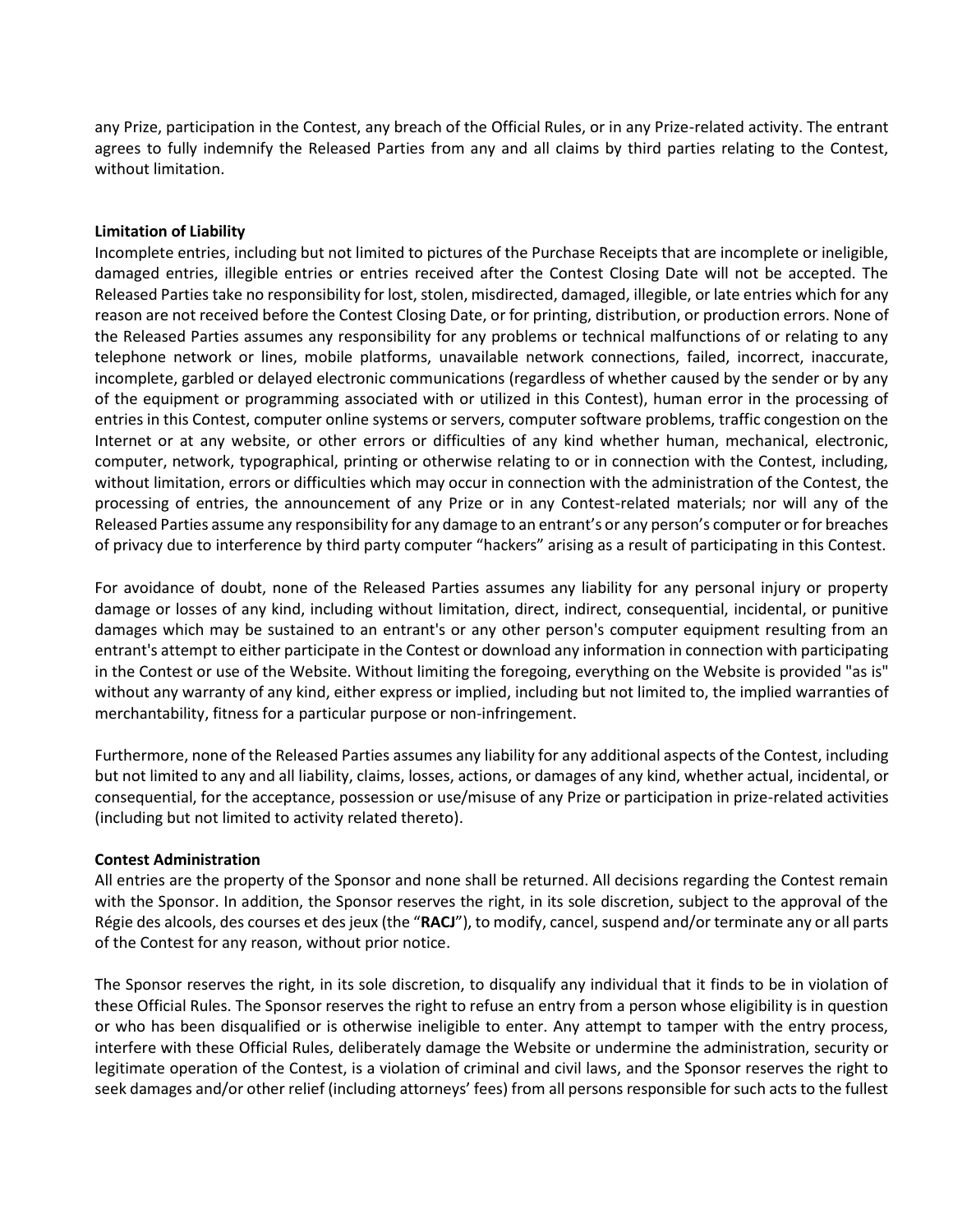extent permitted by law, which may include banning or disqualifying entrants from this and future Sponsor contests. In its sole determination, the Sponsor may disqualify any person who acts in any manner to threaten or abuse or harass any person and to void all such person's associated entries. The Sponsor reserves the right, in its sole discretion, to terminate or suspend the Contest should fraud, computer viruses, programming bugs, or other reasons beyond the control of Sponsor corrupt the security, proper play, operation, or administration of the Contest.

Subject only to the jurisdiction of the RACJ where applicable, the Sponsor reserves the right, in its sole and absolute discretion, and without prior notice, to adjust any of the dates and/or timeframes stipulated in these Contest Rules, to the extent necessary, for purposes of verifying compliance by any entrant or entry with these Contest Rules, or as a result of technical problems, or in light of any other circumstances which, in the opinion of the Sponsor, in its sole and absolute discretion, affect the proper administration of the Contest as contemplated in these Contest Rules.

In the event of a dispute regarding the identity of the person submitting an entry, the entry will be deemed to be submitted by the Authorized Account Holder in whose name the email account is registered, provided that person meets all eligibility criteria of this Contest. "Authorized Account Holder" shall mean the natural person assigned to an email address and/or telephone number, by an Internet access provider, online service provider, telephone service provider or other organization that is responsible for assigning email addresses for the domain associated with the submitted email address.

#### **Quebec**

For Quebec residents only, any litigation respecting the conduct or organization of a publicity contest may be submitted to the RACJ. Any litigation respecting the awarding of a prize may be submitted to the RACJ only for the purposes of helping the parties reach a settlement.

#### **Privacy and Publicity Rights**

When you voluntarily choose to participate in the Contest, personal information including, but not limited to your: first name, last name, mailing address, city, province/territory, postal code, telephone, and email (collectively "**Registrant Information**") will be collected from you by the Sponsor.

By entering this Contest and providing this information, you consent and agree to the Sponsors' collection and use of the Registrant Information to administer this Contest and in accordance with Sponsor's privacy policy (available at: https://www.nutella.com/ca/en/privacy-policy). Please note that personal information provided as part of this Contest may be collected in, transferred to, and processed and stored in jurisdictions outside of Canada. Such information will be subject to the general laws applicable within those jurisdictions, including, without limitation, possible access by regulatory authorities.

By winning any Prize in this Contest, in consideration for the Prize, each entrant authorizes the Sponsor to use, his/her name, city of residence, voice, statements, photographs and (or) other image for advertising purposes, without any remuneration whatsoever, unless prohibited by law.

Should you have any questions regarding your privacy rights, please contact [privacy.canada@ferrero.com.](mailto:privacy.canada@ferrero.com)

#### **Governing Law**

The Contest is subject to applicable federal, provincial, and territorial laws and regulations. The Official Rules are subject to change without notice in order to comply with any applicable federal, provincial, and territorial laws or the policy of any other entity having jurisdiction over the Sponsor. All issues and questions concerning the